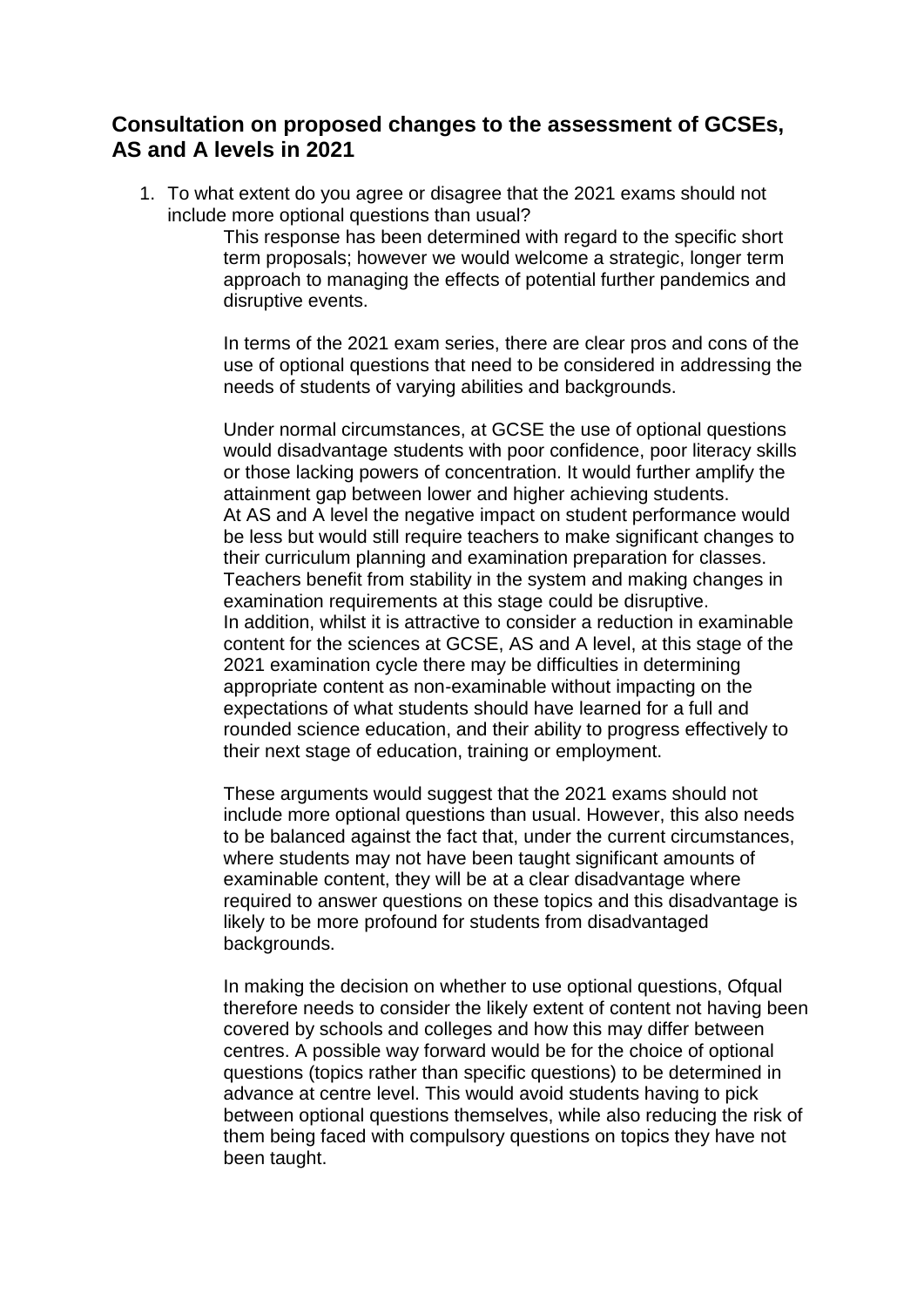*The numbering of the following questions depends on which subjects have been ticked. The following questions 14-18 apply to subjects with GCSE / AS / A level OTHER than GCSE ancient history, GCSE history and GCSE geography.*

2. To what extent do you agree or disagree with the proposed assessment arrangements for each GCSE subject in 2021?

The proposed arrangements represent a practical and sensible solution to both the problems of lack of teacher contact for students in recent weeks, and the anticipated problems associated with students working in science laboratories on return to school. Problems associated with small group work and handling of equipment by students will make normal practical science lessons unmanageable in some settings in the immediate future. The proposed change to allow observation of demonstrations of practical techniques is a workable and effective compromise, as long as schools will be encouraged to return to normal practice as soon as practicable. It must be made clear that any changes to the requirements concerning the apparatus and techniques component of the course are only temporary, and that both DfE and Ofqual continue to emphasise their commitment to assessed practical science.

- 3. Do you have any comments on the proposed assessment arrangements for each GCSE subject in 2021?
- 4. To what extent do you agree or disagree with the proposed assessment arrangements for each AS and A level subject in 2021?

In the majority of settings, the numbers of students in AS and A level classes will allow students to work safely whilst conducting practical science activities. There will however be additional time required for the preparation and clearing up of such activities to minimise risks of contamination and infection. The proposal to retain CPAC requirements, whilst allowing teachers more flexibility in the number of practical activities undertaken is a welcome compromise in the circumstances and will be regarded as a helpful and practical solution by teachers.

In settings such as sixth form colleges where science classes at A level can be large, and where normal practical science activities will be more difficult to manage, giving teachers the flexibility to adapt to their own circumstances will be welcomed. The proposals do give teachers that flexibility, and this is to be welcomed.

Examination boards should be encouraged to increase the monitoring of CPAC, either by remote or direct methods, as schools and colleges will need additional support and to share good practice in the short term.

5. Do you have any comments on the proposed assessment arrangements for each GCE AS and A level subject in 2021?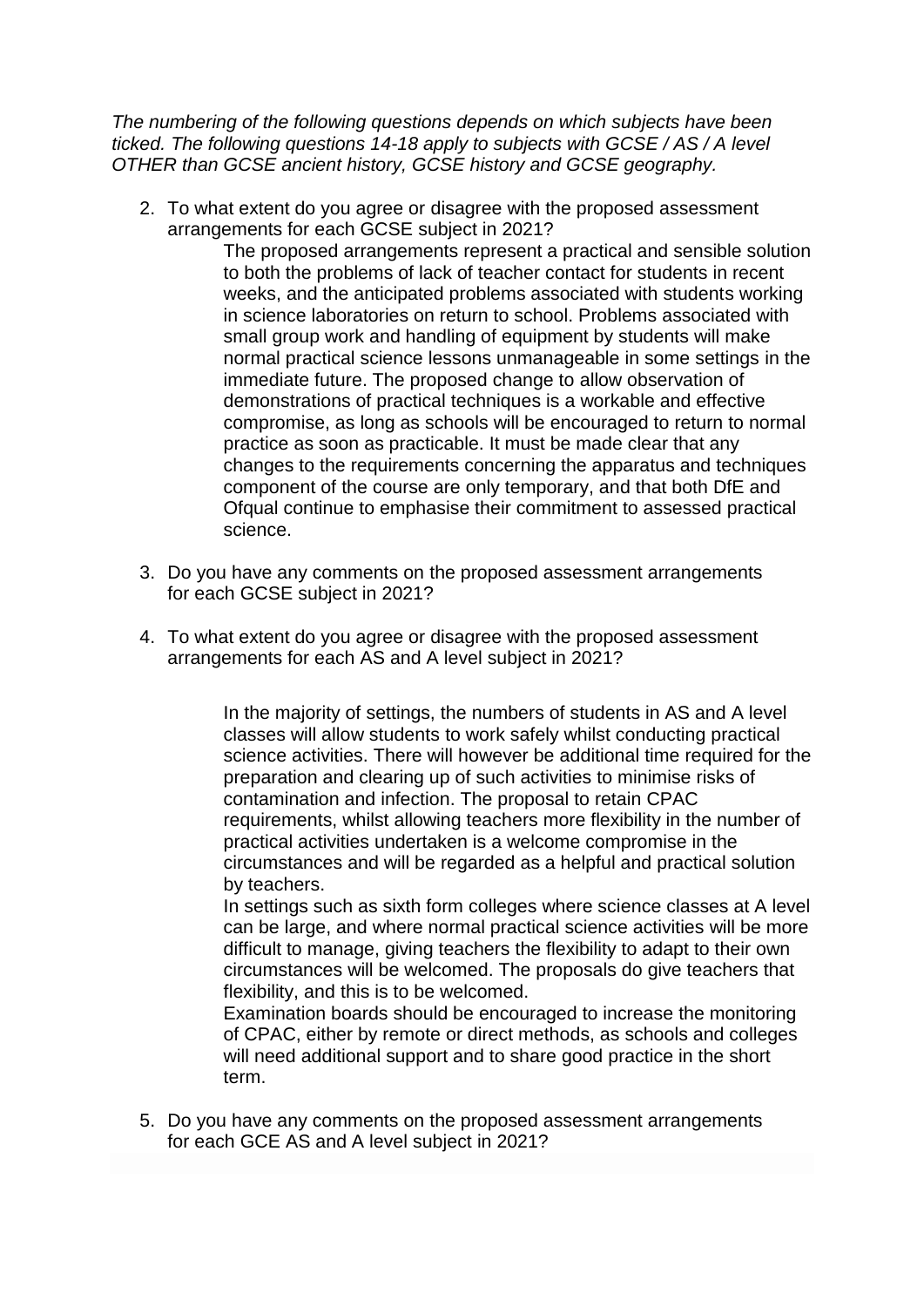*If answering for one subject with GCSE / AS / A level, the numbers for the questions following the subject questions will be:*

20.Are there other potential equality impacts that we have not explored? What are they?

> In the sciences, some centres are suffering from a lack of specialist science teachers. These centres tend to be in areas of student deprivation. Stability in the system and clarity of messages are particularly important in such circumstances as inexperienced teachers are likely to find change unsettling.

> Science laboratory technicians will be required to undertake additional duties and to shoulder additional responsibility for their own well-being and that of others. School leaders need to be informed of the importance of technicians in implementing the curriculum, at a time when some school leaders are responding to perceived reduction in practical work as a potential saving and making technicians redundant.

21.We would welcome your views on how any potential negative impacts on particular groups of students could be mitigated.

It is widely recognised that disadvantaged students are further disadvantaged by extended breaks from school. With the likelihood of further local, if not wider scale, lockdowns in the coming academic year, these students will be further disadvantaged. Learning from the 2020 examination experiences, we ask that teacher moderated assessment and centre assessment grades are considered for all students and centres which are affected by extended lockdown periods.

22.Are there additional activities associated with changing the exam and assessment arrangements for students taking the qualifications in summer 2021 that we have not identified above?  What are they? 

> Continued guidance so that there is absolute clarity on any proposed changes and how they should be implemented from DfE and Ofqual. A flexible approach needs to be taken which reflects the changing nature of the pandemic and its impact.

> Guidance for science leaders and their teams which support planning for effective science learning with reduced options for practical work. As an example, for a specific technique in science there may be an option of watching the technique performed by video, engaging individual students in manipulating a simulation of the technique or interacting with a teacher who is performing a demonstration of the technique, each of which will have different learning outcomes. Advice and evidence of the impact of these options needs to be shared across schools and colleges. The Association is well placed to play a leading role to provide such teacher support and guidance, and would draw on evidence, for instance, from the Assessing Practical Skills through Written Examination Questions project (University of York Science Education Group and King's College London, CRESTEM group funded by Wellcome-Gatsby).